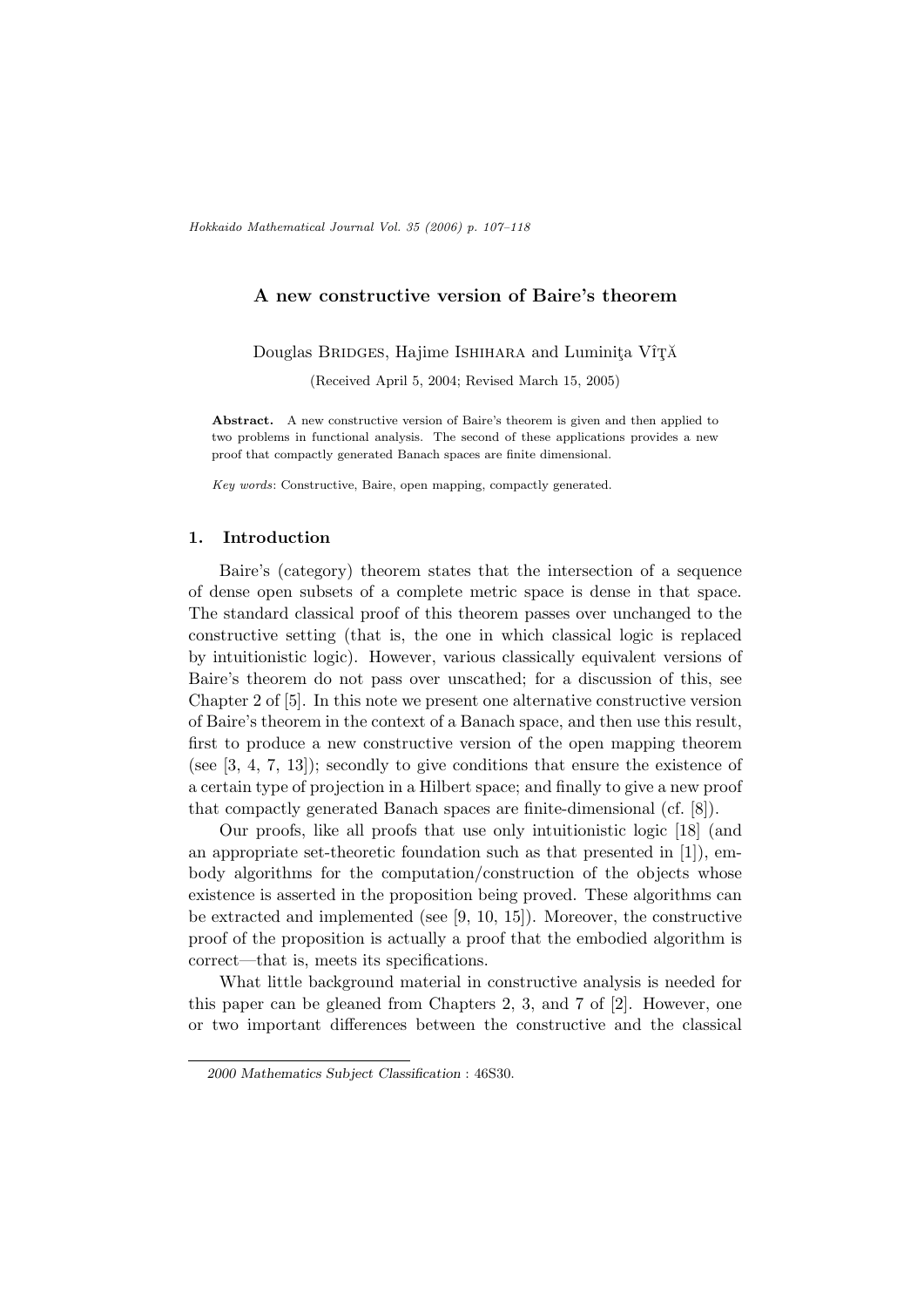approaches are worth highlighting here. First, we observe that the classical least-upper-bound principle cannot be proved constructively. If S is a nonempty<sup>1</sup> subset of **R** that is bounded above, then in order to construct the least upper bound of  $S$  it is necessary and sufficient that for all real numbers a, b with  $a < b$ , either b is an upper bound of S or else there exists  $x \in S$  with  $x > a$ . (Note that here, as always in the constructive setting, "either . . . or" means that we can decide which of the alternatives holds.) In turn, we cannot guarantee that the distance

$$
\rho(x, S) = \inf \{ \rho(x, s) : s \in S \}
$$

from a point of  $\bf{R}$  to an arbitrary nonempty set S can be computed. If it can for all  $x \in \mathbf{R}$ , then S is said to be **located**. In accordance with our comments on the least-upper-bound principle, in order to prove that  $S$  is located, for each  $x \in X$  we must compute an associated number d, show that  $\rho(x, s) \geq d$  for each  $s \in S$ , and, given  $\varepsilon > 0$ , construct  $s \in S$  such that  $\rho(x, s) < d + \varepsilon$ .

For any subset  $S$  of  $X$  we define the **metric complement** to be

$$
X - S = \{ x \in X : \exists \delta > 0 \,\forall s \in S \, (\rho(x, s) \ge \delta) \}.
$$

We write  $-S$ , rather than  $X - S$ , for this metric complement when no confusion is likely.

Normally we denote the open and closed balls with center  $x$  and radius  $r$ in a metric space X by  $B(x, r)$  and  $\overline{B}(x, r)$ , respectively; but sometimes the need for clarity dictates that we use the notations  $B_X(x, r)$  and  $\overline{B}_X(x, r)$ instead.

We begin with our new version of Baire's theorem.

**Theorem 1** Let  $X$  be a Banach space, and  $C$  a closed, convex, balanced **Theorem T** Let  $X$  be a Banach space, and located subset of  $X$  such that  $X = \bigcup_{n=1}^{\infty}$  $\sum_{n=1}^{\infty} nC$  and  $\rho(0, -C)$  exists. Then  $C^{\circ}$  is nonempty.

*Proof.* For each positive integer  $n$  let

 $U_n = (X - nC) \cup \{x \in X : C^{\circ} \text{ is nonempty}\}.$ 

<sup>&</sup>lt;sup>1</sup>When we refer to a set S as "nonempty" we mean that it is **inhabited**, in the sense that there exists—we can construct—an element of S. This is constructively stronger than the impossibility of S being empty.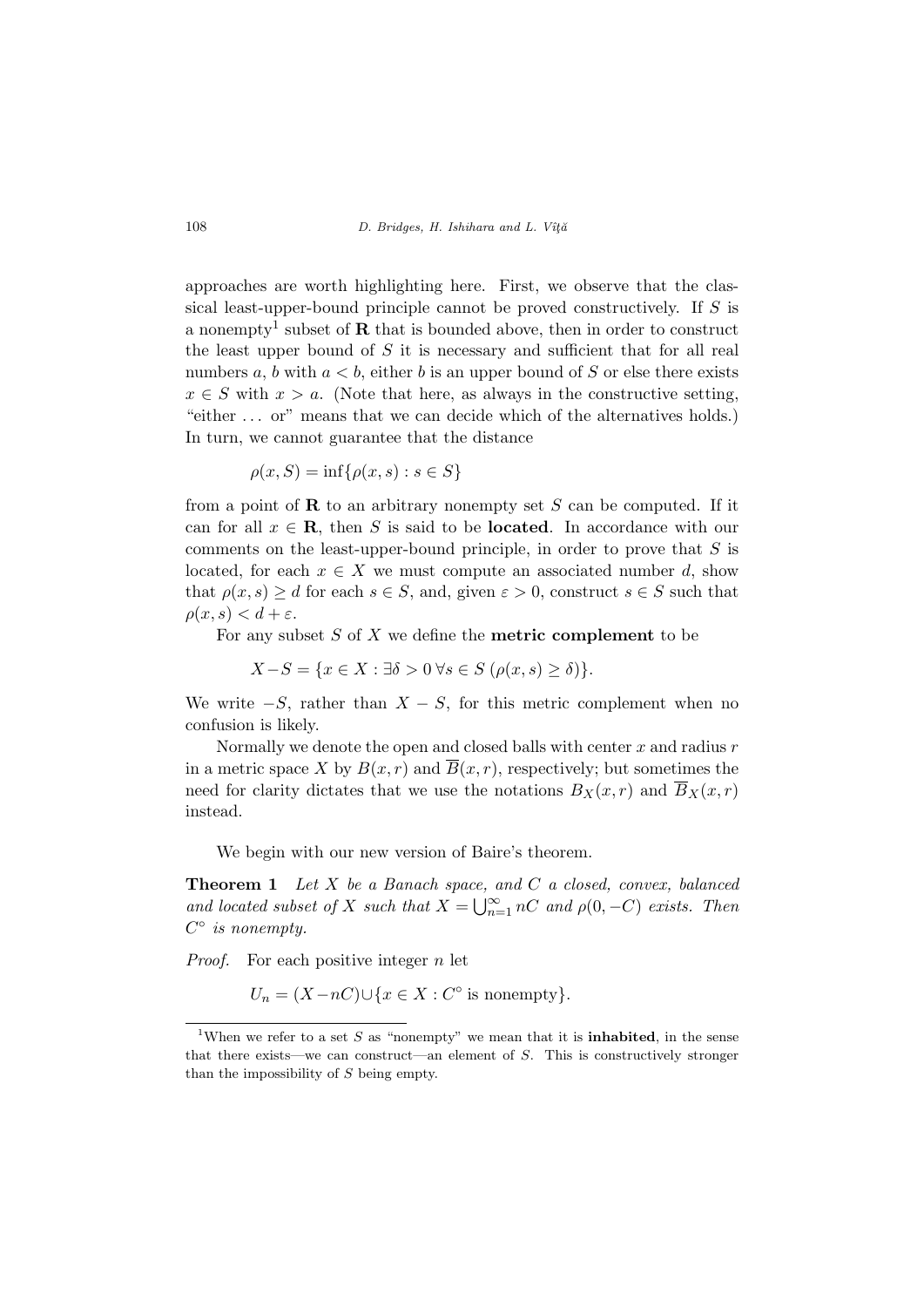Then  $U_n$  is open in X. To prove that  $U_n$  is also dense in X, consider  $y \in X$ Then  $\mathcal{O}_n$  is open in  $\Lambda$ . To prove that  $\mathcal{O}_n$  is also dense in  $\Lambda$ , consider  $y \in \Lambda$ <br>and  $\varepsilon > 0$ . Note that  $\rho(y, nC)$  exists and equals  $n\rho((1/n)y, C)$ . Either  $\rho(y, nC) > 0$  or  $\rho(y, nC) < \varepsilon$ . In the first case,  $y \in X - nC$ . In the second, choose  $z \in nC$  such that  $||y - z|| < \varepsilon$ . Noting that

$$
\rho(0, -2nC) = 2n\rho(0, -C)
$$

exists, we have either  $\rho(0, -2nC) < 2\varepsilon$  or  $\rho(0, -2nC) > \varepsilon$ . In the former case, choose  $z' \in -2nC$  such that  $||z'|| < 2\varepsilon$ . For each  $w \in nC$  we have  $-v \in nC$  (since C is balanced), so

$$
z - w \in nC + nC = 2nC,
$$

by the convexity of  $C$ . Hence

$$
||(z-z') - w|| = ||z' - (z-w)|| \ge \rho(z', 2nC) > 0.
$$

Thus  $z - z' \in -nC$ . Since also

 $||y-(z-z')|| \le ||y-z|| + ||z'|| < 3\varepsilon,$ 

we see that  $\rho(y, U_n) < 3\varepsilon$ . Finally, in the case  $\rho(0, -2nC) > \varepsilon$ , we have  $\overline{B}(0,\varepsilon) \subset \overline{2nC} = 2nC$ ; whence  $(2nC)$ °, and therefore  $C$ °, is nonempty. In this case,  $U_n = X$ . This completes the proof that  $U_n$  is dense in X.

Since  $X$  is complete, it follows from the standard version of Baire's theorem that  $\bigcap_{n=1}^{\infty} U_n$  is dense in X and therefore, in particular, contains a point  $\xi$ . Choose *n* such that  $\xi \in nC$ . Since also  $\xi \in U_n$ , we must have  $\xi \in \{x \in X : C^{\circ} \text{ is nonempty}\}.$  Hence  $C^{\circ}$  is indeed nonempty.

### 2. An open mapping theorem

Certain classical Banach spaces may not carry a well-defined norm in the constructive setting. To get round this, Johns [14] introduced a notion that we call a **quasinorm** on a linear space X: a family  $(\|\cdot\|_i)_{i\in I}$  of seminorms on X such that for each  $x \in X$  the set  $\{\|x\|_i : i \in I\}$  is bounded in **. An element**  $x$  **of**  $X$  **is then said to be <b>normable** if

$$
||x|| = \sup{||x||_i : i \in I}
$$

exists. Given a quasinormed space  $(X, (\|\cdot\|_i)_{i\in I})$ , we define topological and uniform notions in natural ways. For details, we refer to [2] (Chapter 7, Section 5).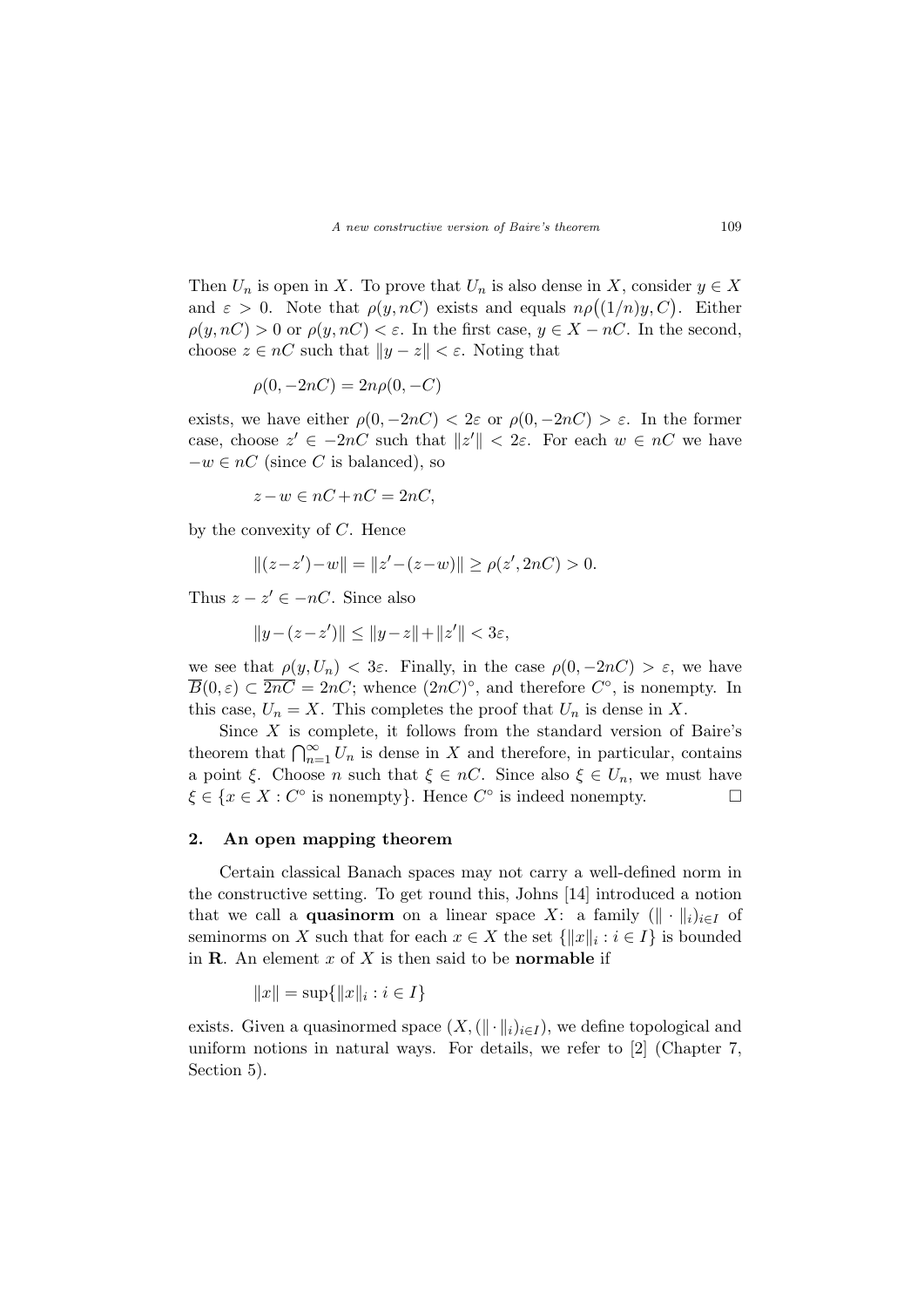110  $D.$  Bridges, H. Ishihara and L. Vîță

For example, on the space  $\mathcal{B}(H)$  of bounded linear operators on a Hilbert space  $H$  the natural quasinorm is defined by taking  $I$  to be the (closed) unit ball  $\overline{B}(0,1)$  of H and

$$
||T||_x = ||Tx|| \quad (||x|| \le 1, \ T \in \mathcal{B}(H)).
$$

An element of  $\mathcal{B}(H)$  is normable relative to this quasinorm if and only if its operator norm, in the usual sense, exists. Moreover,  $\mathcal{B}(H)$  is complete relative to its quasinorm, and so any quasinorm-closed subset of  $\mathcal{B}(H)$  is quasinorm-complete.

In order to obtain a version of the open mapping theorem from Theorem 1, we extend Lemma 4.4 of [7], and improve its proof, to cover mappings defined on a quasinormed space; see also Lemma 3 of [11].

**Lemma 2** Let  $(X, (\|\cdot\|_i)_{i\in I})$  be a complete quasinormed space, Y a normed space, and  $u: X \to Y$  a bounded linear mapping of X onto a dense subspace of Y such that  $u(B_X(0,r))$  is located in Y. Let r be a positive number, and y an element of  $B_Y(0,r)$ . Then there exists  $x \in B_X(0,2)$  such that if y an element of  $D_Y(0,r)$ . Then there exists  $x \in D_X(0,2)$  is  $y \neq u(x)$ , then  $\rho(y', u(B_X(0,1))) > 0$  for some  $y' \in B_{u(X)}(0,r)$ .

*Proof.* Let  $y \in Y$  and  $||y|| < r$ . Define an increasing binary sequence  $(\lambda_n)_{n=0}^{\infty}$  and a sequence  $(x_n)_{n=0}^{\infty}$  of elements of  $B_X(0, 2)$  such that for each  $n \geq 1$ ,

 $\triangleright$  if  $\lambda_n = 0$ , then

$$
\rho\left(2^{n-1}y - \sum_{i=1}^{n-1} 2^{n-1-i}u(x_i), u(B_X(0,1))\right) < r/2
$$

and

$$
\left\|2^ny-\sum_{i=1}^n2^{n-i}u(x_i)\right\|
$$

 $\triangleright$  if  $\lambda_n = 1 - \lambda_{n-1}$ , then

$$
\rho\left(2^{n-1}y - \sum_{i=1}^{n-1} 2^{n-1-i}u(x_i), u(B_X(0,1))\right) > 0
$$

and  $x_i = 0$  for all  $i \geq n$ .

If  $\rho$ and  $x_i = 0$  for an  $i \ge n$ .<br>  $(y, u(B_X(0, 1))) > 0$ , then, since  $B_{u(X)}(0, r)$  is dense in  $B_Y(0, r)$ , we  $P(y, u(D_X(0,1))) > 0$ , then, since  $D_{u(X)}(0, r)$  is dense in  $D_Y(0, r)$ , we<br>can find  $y' \in B_{u(X)}(0, r)$  such that  $\rho(y', u(B_X(0,1))) > 0$ ; to complete the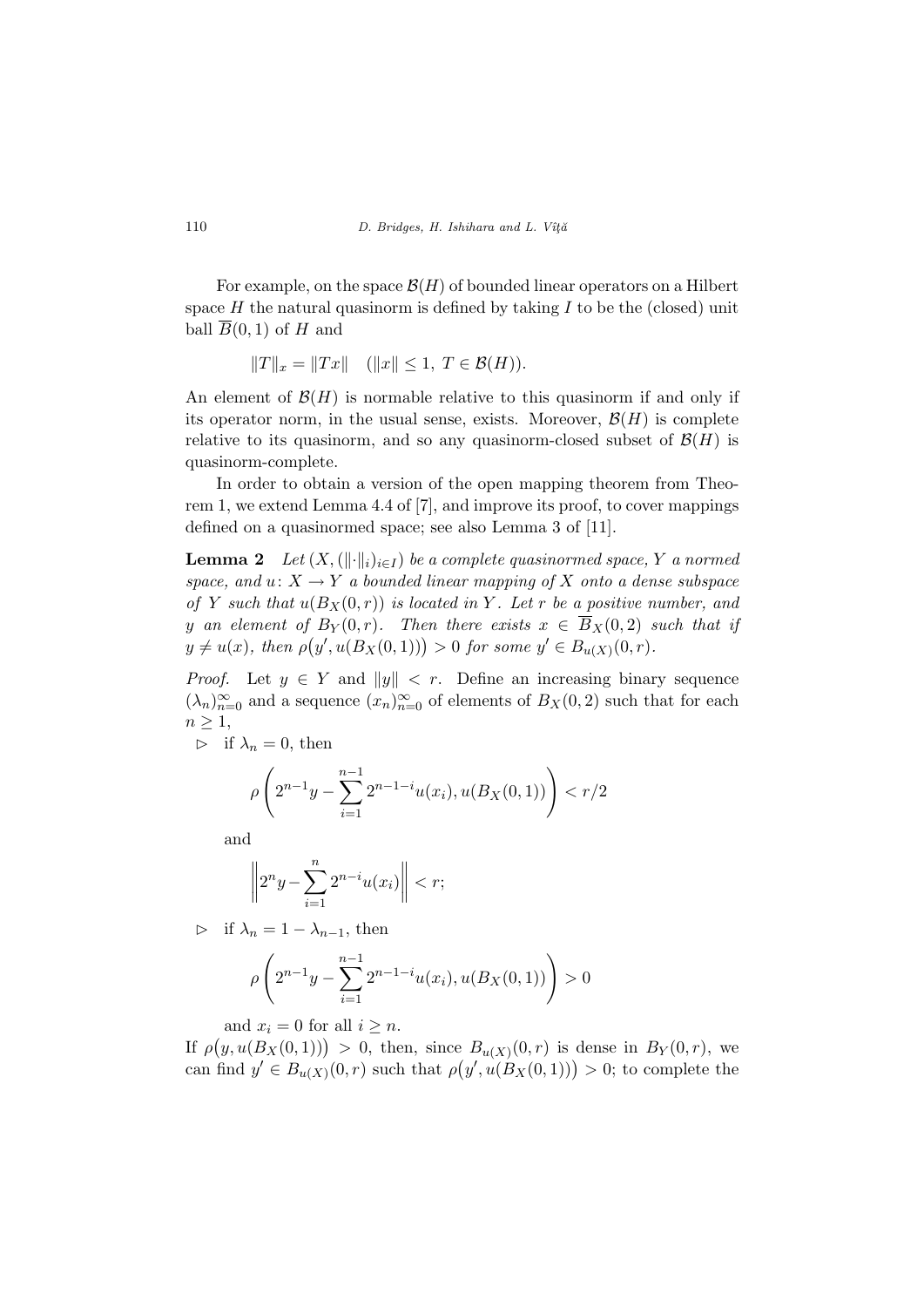proof, we can then take x to be any element of  $B_X(0,2)$  such that  $y \neq Tx$ . proof, we can then take x to be any element of  $D_X(0, z)$  such that  $y \neq Tx$ .<br>So we may assume that  $\rho(y, u(B_X(0, 1))) < r/2$ . We then choose  $x_1 \in$  $B_X(0, 2)$  such that  $||y - (1/2)x_1|| < r/2$ , so that  $||2y - x_1|| < r$ , and we set  $\lambda_1 = 0$ . Now suppose that we have found  $\lambda_{n-1}$  and  $x_{n-1}$  with the applicable properties. If  $\lambda_{n-1} = 1$ , we set  $\lambda_n = 1$  and  $x_n = 0$ . If  $\lambda_{n-1} = 0$ , we consider the two cases,

$$
\rho\left(2^{n-1}y - \sum_{i=1}^{n-1} 2^{n-1-i}u(x_i), u(B_X(0,1))\right) > 0
$$

and

$$
\rho\left(2^{n-1}y - \sum_{i=1}^{n-1} 2^{n-1-i}u(x_i), u(B_X(0,1))\right) < \frac{r}{2}.
$$

In the first case we set  $\lambda_i = 1$  and  $x_i = 0$  for all  $i \geq n$ . In the second case we choose  $x_n \in B_X(0, 2)$  such that

$$
\left\| 2^{n-1}y - \sum_{i=1}^{n-1} 2^{n-1-i}u(x_i) - u\left(\frac{1}{2}x_n\right) \right\| < \frac{r}{2}
$$

and set  $\lambda_n = 0$ . Then

$$
\left\|2^n y - \sum_{i=1}^n 2^{n-i} u(x_i)\right\| < r.
$$

This completes the induction.

Since X is complete, the series  $\sum_{i=1}^{\infty} 2^{-i}x_i$  converges to a sum  $x \in$  $\overline{B}_X(0, 2)$ . Suppose that  $y \neq u(x)$ . Then there exists N such that

$$
\left\| y - \sum_{i=1}^{N} 2^{-i} u(x_i) \right\| > 2^{-N} r
$$

and therefore

$$
\left\|2^N y - \sum_{i=1}^N 2^{N-i} u(x_i)\right\| > r.
$$

We must therefore have  $\lambda_N = 1$ ; so there exists  $n \leq N$  such that  $\lambda_n =$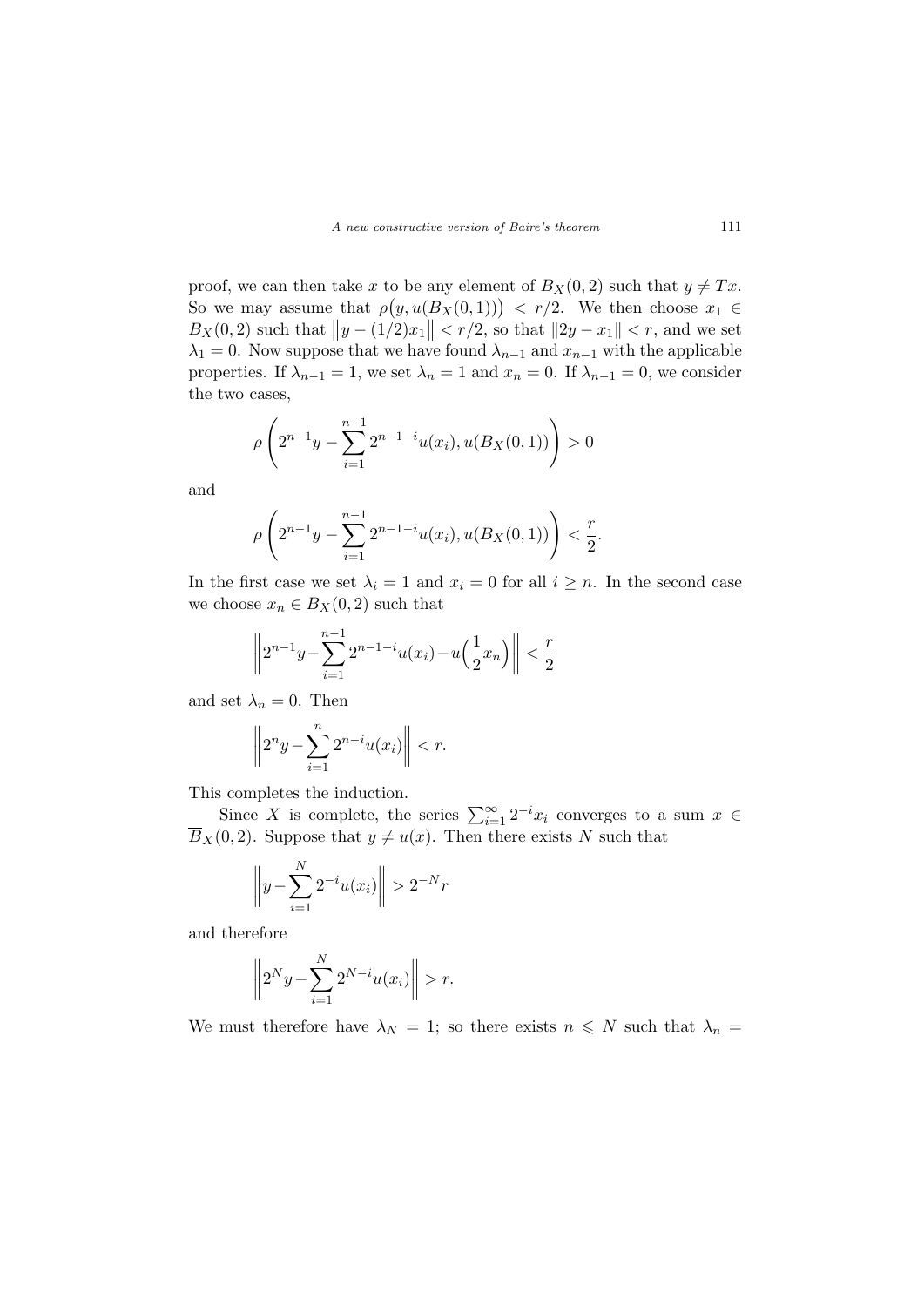$1 - \lambda_{n-1}$ . Setting

$$
z = 2^{n-1}y - \sum_{i=1}^{n-1} 2^{n-1-i}u(x_i),
$$

we then have  $\rho(z, B_X(0, 1)) > 0$  (as  $\lambda_n = 1$ ) and  $||z|| < r$  (as  $\lambda_{n-1} = 0$ ). Since  $B_{u(X)}(0, r)$  is dense in  $B_Y(0, r)$ , we can find  $y' \in B_{u(X)}(0, r)$  such that since  $B_{u(X)}(0, r)$  is dense in  $B_Y(0, r)$ , we can find  $y \in B_{u(X)}(0, r)$  such that  $||y' - z|| < \rho(z, u(B_X(0, 1)))$  and  $\rho(y', u(B_X(0, 1))) > 0$ .

We now have a new constructive version of the open mapping theorem, which should be compared with those found in [7, 3, 4] and in Chapter 2 of [5]. This new version is not constructively equivalent to those other versions, and will enable us to prove the locatedness of certain subspaces associated with a closed linear subset of  $\mathcal{B}(H)$  when H is a Hilbert space (Theorem 5 below).

**Theorem 3** Let  $(X, (\|\cdot\|_i)_{i\in I})$  be a complete quasinormed space, Y a Banach space, and  $u: X \to Y$  a bounded linear mapping of X onto Y u Banach space, and  $u: X \to Y$  a bounded intear mapping by X onto Y<br>such that  $u(B_X(0,1))$  is located and  $\rho(0,-u(B_X(0,1)))$  exists. Then u is an open mapping.

Proof. Since

$$
Y = \bigcup_{n=1}^{\infty} n \overline{u(B_X(0,1))}
$$

we can apply Theorem 1 to show that there exist  $y \in Y$  and  $r > 0$  such that

$$
B_Y(y,r) \subset \overline{u(B_X(0,1))}.
$$

A standard argument ([16], proof of Theorem 1.8.4) now shows that

$$
B_Y(0,r) \subset \overline{u(B_X(0,1))}.\tag{1}
$$

Consider any  $y \in Y$  with  $||y|| < r$ . Choose  $x \in \overline{B}_X(0, 2)$  as in the conclusion of Lemma 2. If  $y \neq u(x)$ , then there exists  $y' \in B_Y(0, r)$  such clusion of Lemma 2. If  $y \neq u(x)$ , then there exists  $y \in B_Y(0,T)$  such that  $\rho(y', u(B_X(0,1))) > 0$ , which contradicts (1); hence  $y = u(x)$ . Thus  $B_Y(0,r) \subset u(\overline{B}_X(0,2))$ , from which it follows that u is an open mapping. ¤

Let H be a Hilbert space,  $\mathcal{B}(H)$  the space of all bounded operators on H, and  $\mathcal{B}_1(H)$  the unit ball of  $\mathcal{B}(H)$ . Given a subset A of  $\mathcal{B}(H)$ , we denote its unit ball  $\mathcal{A} \cap \mathcal{B}_1(H)$  by  $\mathcal{A}_1$ .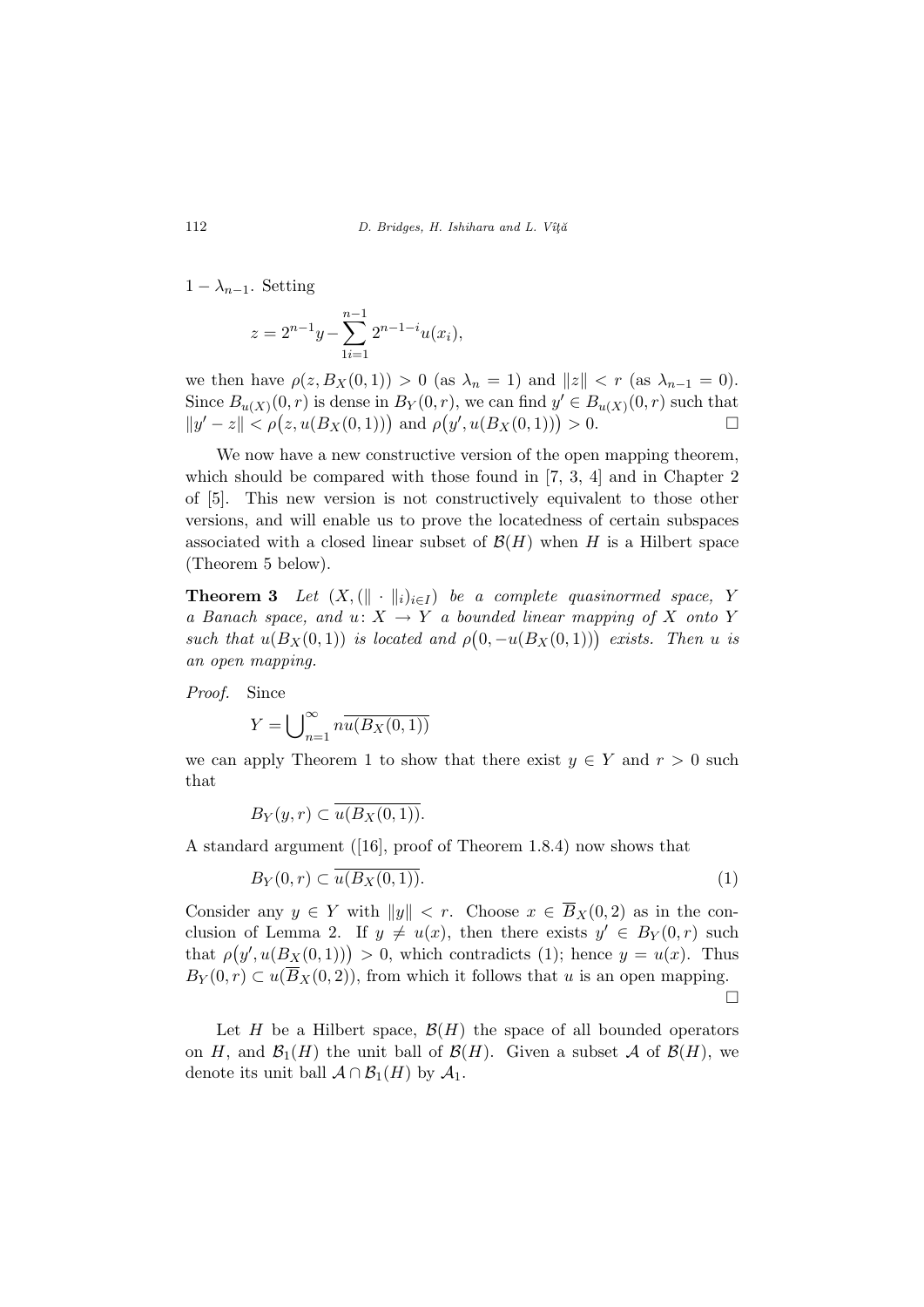As well as the uniform topology—the one associated with the family  $(\Vert \cdot \Vert_x)_{\Vert x \Vert \leq 1}$  of quasinorms introduced earlier—there are at least two other important topologies on  $\mathcal{B}(H)$ :

- the strong-operator topology, which is the weakest with respect to which the mapping  $T \rightsquigarrow Tx$  is continuous for each  $x \in H$ ;
- the weak-operator topology, which is the weakest with respect to which the mapping  $T \rightsquigarrow \langle Tx, y \rangle$  is continuous for all  $x, y \in H$ .

Note that  $\mathcal{B}_1(H)$  is totally bounded with respect to the weak-operator topology; but that, in contrast to the classical situation, when  $H$  is infinitedimensional, it cannot be proved constructively that  $\mathcal{B}_1(H)$  is weak-operator complete [6].

Projections on the closure of subspaces of the form  $Ax$ , with A a subalgebra of  $\mathcal{B}(H)$ , play an important part in the classical theory of operator algebras. Constructively, it seems hard to find conditions that ensure the locatedness of  $\mathcal{A}x$ , a condition that is necessary and sufficient for the existence of the associated projection. Spitters [17] (Proposition 9.8.4) shows that when  $A$  is an abelian von Neumann algebra, then  $Ax$  is located for all  $x$  in a dense subset of  $H$ . We use the foregoing open mapping theorem to give conditions on a linear subset  $\mathcal R$  of  $\mathcal B(H)$ , rather than a subalgebra, and on the element x of H, that ensure the locatedness of  $\mathcal{R}x$ . First we need

**Proposition 4** Let H be a Hilbert space, and R a linear subset of  $\mathcal{B}(H)$ that has weak-operator totally bounded unit ball  $\mathcal{R}_1$ . Let x be an element of H such that the linear mapping  $u: R \rightarrow Rx$  of the quasinormed subspace  $\mathcal R$  of  $\mathcal B(H)$  onto  $\mathcal Rx$  is open. Then  $\mathcal Rx$  is located in H.

*Proof.* By Theorem 4 of [12],  $\mathcal{R}_1 x$  is located in H; whence

 $\mathcal{R}_n x = \{Rx : R \in n\mathcal{R}_1\}$ 

is located in H for each positive integer n. Compute  $\delta > 0$  such that  $B_{\mathcal{R}x}(0,\delta) \subset u(\overline{B}_{\mathcal{R}}(0,1)).$  Given  $y \in H$ , choose a positive integer N such that  $N\delta > 2||y||$ . Suppose that  $||y - Rx|| < \rho(y, \mathcal{R}_N x)$  for some  $R \in \mathcal{R}$ . Then  $\rho(Rx, \mathcal{R}_N x) > 0$ , so  $N^{-1}Rx \notin u(\overline{B}_{\mathcal{R}}(0, 1))$  and therefore  $||N^{-1}Rx|| \ge$ δ. Hence

$$
||y - Rx|| \ge ||Rx|| - ||y|| \ge N\delta - ||y|| > ||y||
$$

and therefore  $||y - Rx|| > \rho(y, \mathcal{R}_N x)$ , a contradiction. We conclude that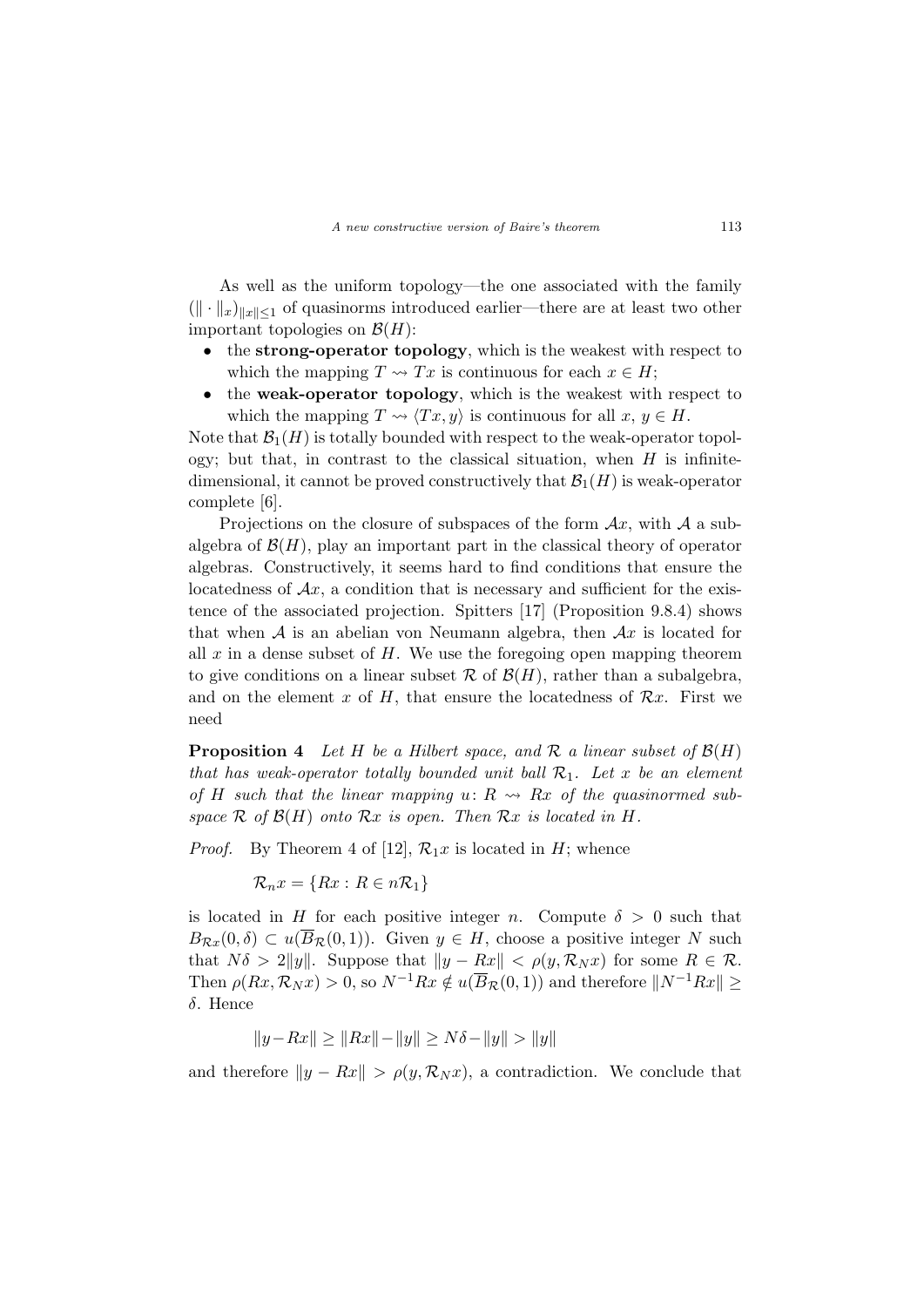$||y - Rx|| \ge \rho(y, \mathcal{R}_N x)$  for all  $R \in \mathcal{R}$ ; whence  $\rho(y, \mathcal{R} x)$  exists and equals  $\rho(y, \mathcal{R}_N x).$ 

**Theorem 5** Let  $H$  be a Hilbert space, and  $R$  a closed linear subset of the quasinormed space  $\mathcal{B}(H)$  that has weak-operator totally bounded unit ball  $\mathcal{R}_1$ . Let x be an element of H such that  $\rho(0, \mathcal{R}x - \mathcal{R}_1x)$  exists and  $\mathcal{R}x$ is a closed subspace of H. Then Rx is located in H.

*Proof.* By Theorem 4 of [12],  $\mathcal{R}_1 x$  is located in H. Applying Theorem 3 with  $Y = \mathcal{R}x$ , we see that  $R \rightarrow Rx$  is an open mapping of  $\mathcal R$  onto  $\mathcal Rx$ . The desired conclusion now follows from Proposition 4.

### 3. Compactly generated Banach spaces

In this section we show how our new version of Baire's theorem can be used to give another proof of the theorem, originally proved in [8], that compactly generated Banach spaces are finite dimensional.

Note that for a subset  $C$  of a normed space we define

• the logical complement,

 $\neg C = \{x \in X : x \notin C\},\$ 

• and the **complement**,

 $∼C = \{x \in X : \forall y \in C \ (||x-y|| > 0)\}.$ 

If these two sets are provably equal, then Markov's Principle (a tous-unacceptable form of unbounded search) holds: for each binary sequence  $(a_n)$ 

 $\neg \forall n \ (a_n = 0) \Rightarrow \exists n \ (a_n = 1).$ 

Our discussion hinges on some interesting geometrical properties of convex subsets of a Banach space.

**Proposition 6** If C is a convex generating set for a Banach space  $X$ , then  $\sim C$  is dense in  $\neg C$ .

*Proof.* Let  $x \in -C$ , let  $\varepsilon > 0$ , and choose  $\delta > 0$  such that  $\delta ||x|| < \varepsilon$ . Then

$$
x' = (1 + \delta)x \notin (1 + \delta)C.
$$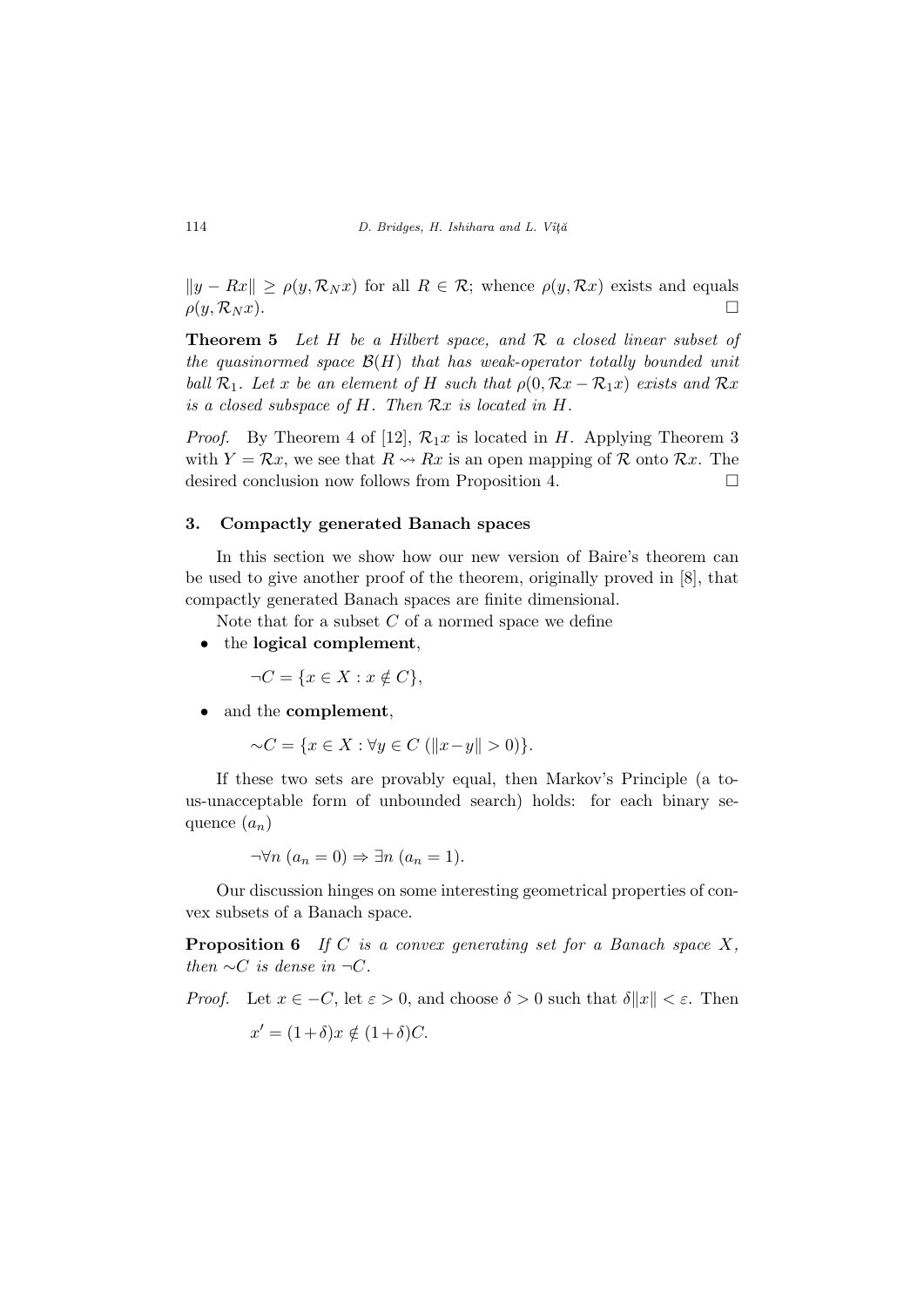Let  $y \in C$ , and construct an increasing binary sequence  $(\lambda_n)$  such that

$$
\lambda_n = 0 \Rightarrow ||x' - y|| < 1/(n+1)^2
$$
  

$$
\lambda_n = 1 \Rightarrow x' \neq y.
$$

Define a sequence  $(z_n)$  in X as follows: if  $\lambda_n = 0$ , set  $z_n \equiv 0$ ; if  $\lambda_n =$  $1 - \lambda_{n-1}$ , set  $z_k = n(x'-y)$  for all  $k \geq n$ . Then  $(z_n)$  is a Cauchy sequence and so converges to a limit  $z \in X$ . Choosing a positive integer N so that  $z \in N\delta C$ , consider any integer  $n \geq N$ . If  $\lambda_n = 1 - \lambda_{n-1}$ , then  $z = n(x'-y)$ ; whence

$$
x' = y + n^{-1}z \in y + \frac{N\delta}{n}C \subset C + \delta C = (1 + \delta)C,
$$

a contradiction. Hence  $\lambda_n = \lambda_{n-1}$  for all  $n \geq N$ . It follows that if  $\lambda_n = 0$ for all  $n < N$ , then  $\lambda_n = 0$  for all n, and therefore  $x' = y \in C \subset (1 + \delta)C$ . This contradiction ensures that  $\lambda_n = 1$  for some  $n < N$ ; whence  $x' \neq y$ . So  $x' \in \sim C$  and  $||x' - x|| = \delta ||x|| < \varepsilon$ .

Lemma 7 Let G be a compact generating set for a nontrivial Banach space X. Then there exists a convex, balanced, compact generating set  $C$ for X such that  $\rho(0, -C)$  exists.

*Proof.* We may assume that  $G$  contains 0 and is both balanced and convex. Given  $x \in -G$ , choose  $r \geq 0$  and  $g \in G$  such that  $x = rg$ ; if  $r \geq 2$ , then  $(2/r)x \in 2G - G$  and  $||(2/r)x|| = (2/r)||x|| \le ||x||$ . It follows that  $\rho(0, -G) = \rho(0, 2G - G).$ 

Since 2G is compact and the mapping  $x \rightsquigarrow \rho(x, G)$  is uniformly continuous on X, there exists  $\delta > 0$  such that both the sets

$$
C = \{x \in 2G : \rho(x, G) \le \delta\},\
$$
  

$$
B = \{x \in 2G : \rho(x, G) \ge \delta\}
$$

are either compact or empty. Note that C is also convex and balanced. Since X is nontrivial, we may assume that  $\delta$  is so small that both C and B are compact. We show that  $-C$  is dense in B. To this end, consider any  $x \in B$  and any  $\varepsilon > 0$ . Choose  $t > 1$  so that  $(t-1) \|x\| < \varepsilon/2$ , and suppose that  $tx \in C$ . Then, since C is balanced,  $x \in C$ ; whence  $x \in C \cap B$  and therefore  $\rho(x, G) = \delta$ . But then for each  $g \in G$  we have

$$
||tx - g|| = t||x - t^{-1}g|| \ge t\rho(x, G) = t\delta > \delta,
$$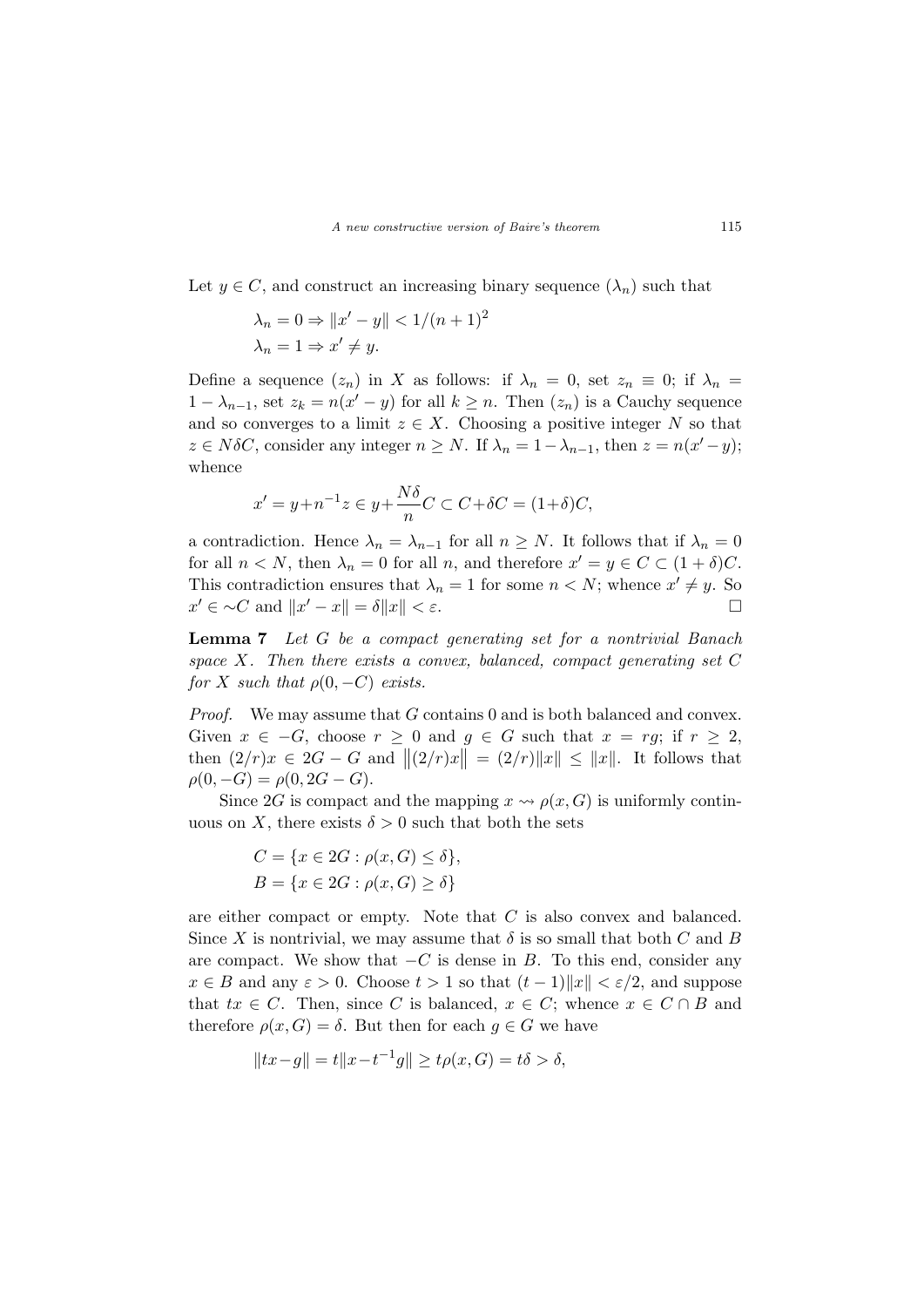which is absurd as  $tx \in C$ . We conclude that  $tx \notin C$ . It follows from Proposition 6 that there exists  $y \in \neg C$  such that  $||tx - y|| < \varepsilon/2$  and therefore  $||x-y|| < \varepsilon$ . Applying Bishop's Lemma ([2], page 92, Lemma (3.8)), we see that  $y \in -C$ . This completes the proof that  $-C$  is dense in B.

Since the norm function is uniformly continuous on the compact set  $B$ , it now follows that

$$
\rho(0, -C) = \inf\{\|x\| : x \in -C\} = \inf\{\|x\| : x \in B\}
$$

exists.  $\Box$ 

Theorem 8 A compactly generated Banach space is finite-dimensional.

*Proof.* Let X be a compactly generated Banach space. We first suppose that  $X$  contains a nonzero vector. By Lemma 7,  $X$  has a balanced, convex, compact generating set C such that  $\rho(0, -C)$  exists. Applying Theorem 1, we see that  $C^{\circ}$  is nonempty; whence C contains a nontrivial ball. But every ball in a normed space is located, so the ball in question is totally bounded, and therefore X is finite-dimensional.

It remains to remove the restriction that  $X$  be nontrivial. To do this, we work in the Banach space  $X \oplus \mathbf{F}$  (where **F** is the groundfield of X) with the norm

$$
||(x,\lambda)|| = ||x|| + |\lambda|.
$$

This space is generated by the complete, totally bounded, and therefore compact set  $G \oplus \{1\}$ ; so, by the foregoing,  $X \oplus \mathbf{F}$  is finite-dimensional. It follows that X, being isomorphic to the quotient space  $(X \oplus \mathbf{F})/\mathbf{F}$ , is finitedimensional.  $\Box$ 

Theorem 8 is not without interesting applications. For example, an immediate consequence of it is that if the range of a compact linear mapping is finite-dimensional, then the mapping has finite rank.

Acknowledgement Bridges and Vîtă thank the Marsden Fund of the Royal Society of New Zealand for its support over the past five years. All three authors thank the Japan Advanced Institute of Science & Technology for supporting the visit by Bridges and Vîtă during which this paper was completed.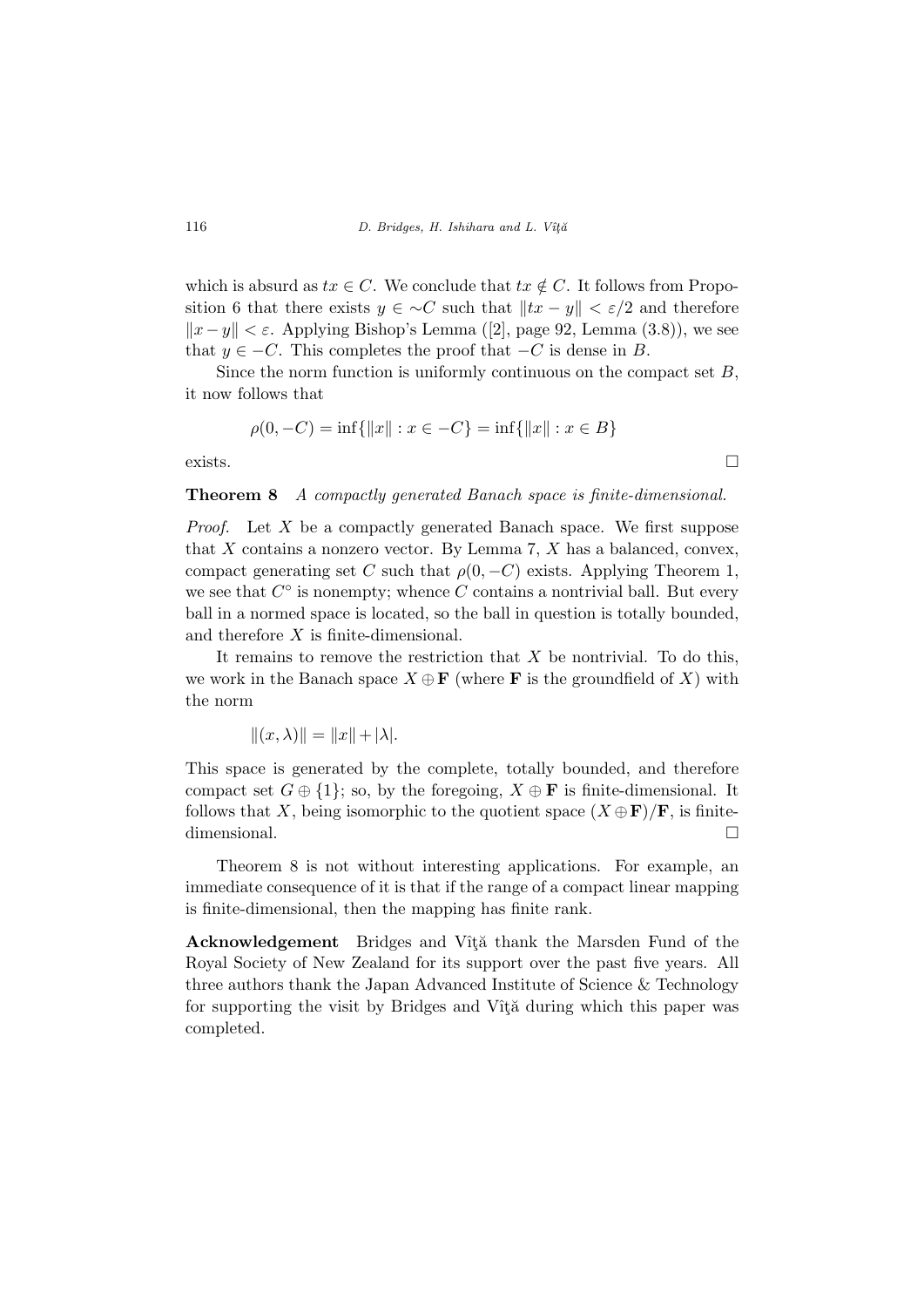### References

- [ 1 ] Aczel P. and Rathjen M., Notes on Constructive Set Theory, Report No. 40, Institut Mittag-Leffler, Royal Swedish Academy of Sciences, 2001.
- [2] Bishop E.A. and Bridges D.S., *Constructive Analysis*, Grundlehren der Math. Wiss., 279, Springer-Verlag, Heidelberg, 1985.
- [3] Bridges D.S. and Ishihara H., A definitive constructive open mapping theorem, Math. Logic Quart., 44 (1998), 545–552.
- [4] Bridges D.S. and Ishihara H., Constructive closed range and open mapping theorems, Indag. Math. N.S., 11(4) (2000), 509–516.
- [5] Bridges D.S. and Richman F., Varieties of Constructive Mathematics, London Math. Soc. Lecture Notes, 97, 1987.
- [6] Bridges D.S. and Dediu (Vîță) L.S., Weak-operator continuity and the existence of adjoints, Math. Logic Quart., 45(2) (1999), 203–206.
- [ 7 ] Bridges D.S., Julian W.H. and Mines R., A constructive treatment of open and unopen mapping theorems, Zeitschr. für math. Logik und Grundlagen d. Math., 35 (1989), 29–42.
- [8] Bridges D.S., Calder A.R., Julian W.H., Mines R. and Richman F., Compactly generated Banach spaces, Archiv der Math. 36(3) (1981), 240–243.
- [ 9 ] Constable R.L. et al., Implementing Mathematics with the Nuprl Proof Development System, Prentice-Hall, Englewood Cliffs, New Jersey, 1986.
- [10] Hayashi S. and Nakano H., PX: A Computational Logic, MIT Press, Cambridge MA, 1988.
- [11] Ishihara H., A constructive version of Banach's inverse mapping theorem, New Zealand J. Math. 23 (1994), 71–75.
- [12] Ishihara H., Locating subsets of a Hilbert space, Proc. Amer. Math. Soc., 129(5) (2001), 1385–1390.
- [13] Ishihara H. and Vîtă L.S., A constructive Banach inverse mapping theorem in F-spaces, New Zealand Journal of Math., to appear.
- [14] Johns D.L., A constructive approach to duality and Orlicz spaces, PhD thesis, University of Liverpool, 1977.
- [15] Martin-Löf P., Constructive mathematics and computer programming, in Proc. 6th. Int. Congress for Logic, Methodology and Philosophy of Science (L. Jonathan Cohen, ed.), North-Holland, Amsterdam, 1980.
- [16] Kadison R.V. and Ringrose J.R., Fundamentals of the Theory of Operator Algebras (Vol. 1), Academic Press, New York, 1983.
- [17] Spitters B., Constructive and intuitionistic integration theory and functional analysis, Ph.D. thesis, University of Nijmegen, 2002.
- [18] Troelstra A.S. and van Dalen D., Constructivism in Mathematics (Vols. I, II), North-Holland Publ. Co., Amsterdam, 1988.